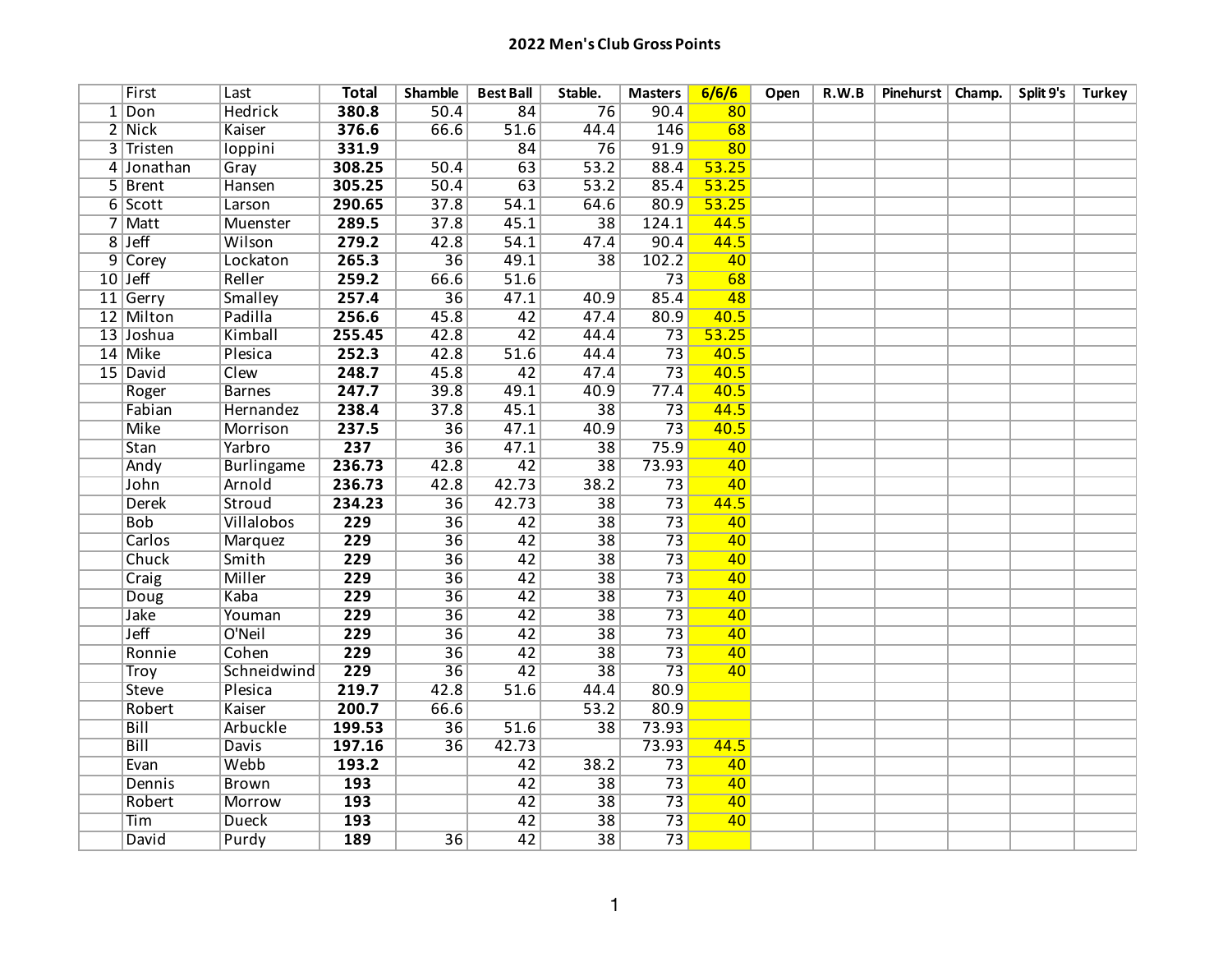| Ralph                   | Wilson          | 188.8            | 42.8            | 54.1            | 47.4            |                 | 44.5  |  |  |  |
|-------------------------|-----------------|------------------|-----------------|-----------------|-----------------|-----------------|-------|--|--|--|
| Dewey                   | <b>Stroud</b>   | 187              | $\overline{36}$ |                 | $\overline{38}$ | $\overline{73}$ | 40    |  |  |  |
| $\overline{\text{Lin}}$ | Jeter           | 179.8            | 37.8            |                 | 64.6            | 77.4            |       |  |  |  |
| <b>Brent</b>            | Poulin          | 179.25           |                 | 45.1            |                 | 80.9            | 53.25 |  |  |  |
| <b>Ron</b>              | Snow            | 174.2            |                 |                 | 53.2            | $\overline{73}$ | 48    |  |  |  |
| Chester                 | Rougeot         | 170.3            | 39.8            | 49.1            | 40.9            |                 | 40.5  |  |  |  |
| Stephen                 | Hiltscher       | 168.25           |                 | $\overline{42}$ |                 | $\overline{73}$ | 53.25 |  |  |  |
| John                    | Obermeyer       | 168.1            | $\overline{36}$ | 54.1            | $\overline{38}$ |                 | 40    |  |  |  |
| Jonathan                | <b>Boswell</b>  | 167.4            |                 | $\overline{42}$ |                 | 85.4            | 40    |  |  |  |
| Chuck                   | Sawyer          | 161.1            | $\overline{36}$ | 47.1            | $\overline{38}$ |                 | 40    |  |  |  |
| Randy                   | Weaver          | 156.5            | $\overline{36}$ | $\overline{42}$ | $\overline{38}$ |                 | 40.5  |  |  |  |
| <b>Tom</b>              | <b>McEntire</b> | 155.7            |                 |                 | 38.2            | 73              | 44.5  |  |  |  |
| $\overline{Dan}$        | Medzyk          | 153              |                 | $\overline{42}$ | $\overline{38}$ | $\overline{73}$ |       |  |  |  |
| Jimmy                   | <b>Nichols</b>  | 151              | $\overline{36}$ | $\overline{42}$ |                 | $\overline{73}$ |       |  |  |  |
| Casey                   | Sabin           | 149              | $\overline{36}$ |                 |                 | $\overline{73}$ | 40    |  |  |  |
| <b>David</b>            | Gonzalez        | 149              | $\overline{36}$ |                 |                 | $\overline{73}$ | 40    |  |  |  |
| John                    | <b>McNinch</b>  | 149              | $\overline{36}$ |                 |                 | $\overline{73}$ | 40    |  |  |  |
| Darryl                  | Stoltz          | 147              | $\overline{36}$ |                 | $\overline{38}$ | $\overline{73}$ |       |  |  |  |
| Justin                  | Epperly         | 132.8            | 42.8            | 49.1            | 40.9            |                 |       |  |  |  |
| David                   | Zepeda          | 129.4            | $\overline{36}$ |                 |                 | 93.4            |       |  |  |  |
| <b>Mike</b>             | McCurdy         | $\overline{128}$ |                 |                 |                 | $\overline{88}$ | 40    |  |  |  |
| Gene                    | Gomez           | 125.9            | $\overline{36}$ |                 | 40.9            |                 | 49    |  |  |  |
| <b>Tobin</b>            | Risner          | 125.9            | $\overline{36}$ |                 | 40.9            |                 | 49    |  |  |  |
| <b>David</b>            | Shifflett       | 125.4            |                 |                 |                 | 85.4            | 40    |  |  |  |
| <b>Doug</b>             | <b>Hicks</b>    | 124.65           |                 | 71.4            |                 |                 | 53.25 |  |  |  |
| <b>Bryce</b>            | Rivera          | 121.5            |                 |                 |                 | 81              | 40.5  |  |  |  |
| Clyde                   | Eppard          | 120              |                 | 42              | $\overline{38}$ |                 | 40    |  |  |  |
| <b>Don</b>              | Fransen         | 115              |                 | $\overline{42}$ |                 | 73              |       |  |  |  |
| Jacob                   | Gore            | $\overline{115}$ |                 | 42              |                 | $\overline{73}$ |       |  |  |  |
| <b>Terry</b>            | Crowe           | 115              |                 | $\overline{42}$ |                 | $\overline{73}$ |       |  |  |  |
| Frank                   | Pilg            | 113.5            |                 |                 |                 | $\overline{73}$ | 40.5  |  |  |  |
| Don                     | Norton          | 113              |                 |                 |                 | $\overline{73}$ | 40    |  |  |  |
| <b>Doug</b>             | <b>Hixon</b>    | $\overline{113}$ |                 |                 |                 | $\overline{73}$ | 40    |  |  |  |
| David                   | Payne           | 111.7            | 66.6            | 45.1            |                 |                 |       |  |  |  |
| <b>Mike</b>             | <b>Bremer</b>   | 111              |                 |                 | $\overline{38}$ | $\overline{73}$ |       |  |  |  |
| Richard                 | Pirozzoli       | 111              |                 |                 | $\overline{38}$ | $\overline{73}$ |       |  |  |  |
| Cliff                   | Juretich        | 109              | $\overline{36}$ |                 |                 | $\overline{73}$ |       |  |  |  |
| <b>Tyson</b>            | Hayward         | 109              | $\overline{36}$ |                 |                 | $\overline{73}$ |       |  |  |  |
| Ryan                    | Slater          | 102.2            |                 | $\overline{0}$  |                 | 102.2           |       |  |  |  |
| <b>Mike</b>             | Stiekema        | 93.4             |                 |                 |                 | 93.4            |       |  |  |  |
| Andrew                  | Cherry          | 90.13            |                 | 42.73           | 47.4            |                 |       |  |  |  |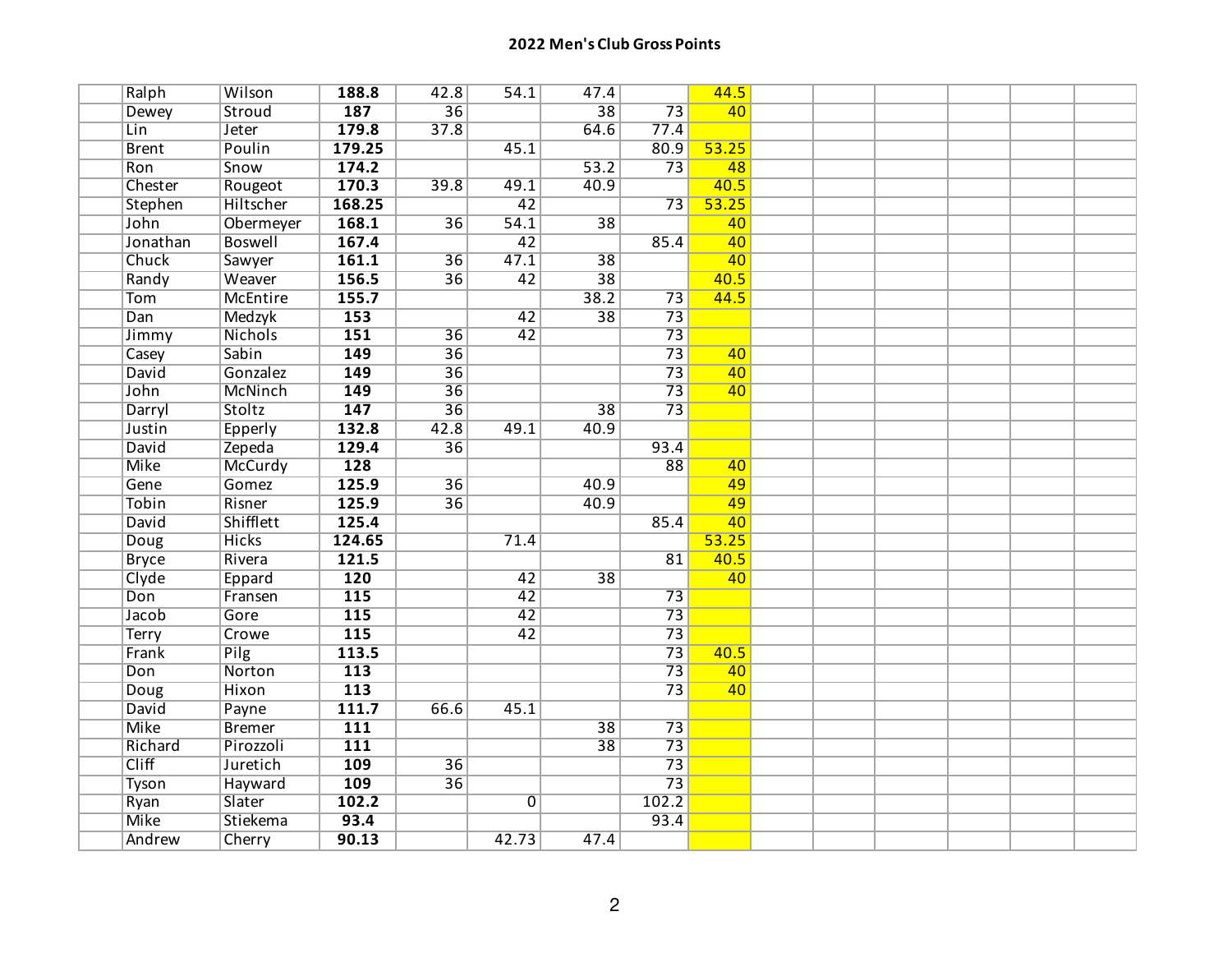| <b>Dan</b>        | <b>Butz</b>       | 90.13             |                 | 42.73           | 47.4            |                 |       |  |  |  |
|-------------------|-------------------|-------------------|-----------------|-----------------|-----------------|-----------------|-------|--|--|--|
| $\overline{Bill}$ | <b>McMurray</b>   | 88.4              |                 |                 |                 | 88.4            |       |  |  |  |
| Jason             | <b>Hackett</b>    | 86.5              |                 | $\overline{42}$ |                 |                 | 44.5  |  |  |  |
| <b>Brent</b>      | <b>Meek</b>       | 84.8              | 42.8            | $\overline{42}$ |                 |                 |       |  |  |  |
| Jay               | <b>Salas</b>      | 80.93             |                 | 42.73           | 38.2            |                 |       |  |  |  |
| Dean              | <b>Davis</b>      | 80                |                 | $\overline{42}$ | $\overline{38}$ |                 |       |  |  |  |
| <b>Dennis</b>     | Wizemann          | 80                |                 | 42              | $\overline{38}$ |                 |       |  |  |  |
| <b>Ron</b>        | $\overline{G}$ in | 80                |                 | $\overline{42}$ | $\overline{38}$ |                 |       |  |  |  |
| Tyler             | Klein             | 80                |                 | $\overline{42}$ | $\overline{38}$ |                 |       |  |  |  |
| <b>Dan</b>        | Clarey            | 78                | $\overline{36}$ | 42              |                 |                 |       |  |  |  |
| Gaven             | <b>Hussey</b>     | $\overline{78}$   | $\overline{36}$ | 42              |                 |                 |       |  |  |  |
| <b>Mark</b>       | Hamon             | $\overline{78}$   |                 |                 | $\overline{38}$ |                 | 40    |  |  |  |
| <b>Brian</b>      | Tomooka           | $\overline{76}$   | $\overline{36}$ |                 |                 |                 | 40    |  |  |  |
| John              | Eller             | $\overline{76}$   | $\overline{36}$ |                 |                 |                 | 40    |  |  |  |
| $\overline{Dan}$  | Bigelow           | $\overline{74}$   | $\overline{36}$ |                 | $\overline{38}$ |                 |       |  |  |  |
| Andrew            | <b>Boortz</b>     | $\overline{73}$   |                 |                 |                 | 73              |       |  |  |  |
| <b>Steve</b>      | EIIs              | $\overline{73}$   |                 |                 |                 | $\overline{73}$ |       |  |  |  |
| Andy              | Muro              | 71.4              |                 | 71.4            |                 |                 |       |  |  |  |
| John              | Eldridge          | 53.25             |                 |                 |                 |                 | 53.25 |  |  |  |
| Garrett           | Arbuckle          | $\overline{51.6}$ |                 | 51.6            |                 |                 |       |  |  |  |
| <b>Mark</b>       | Gorbahn           | 50.4              | 50.4            |                 |                 |                 |       |  |  |  |
| Grant             | Skinner           | $\overline{47}$   |                 |                 |                 |                 | 47    |  |  |  |
| Vance             | <b>Manning</b>    | $\overline{47}$   |                 |                 |                 |                 | 47    |  |  |  |
| Randy             | Anderson          | 44.4              |                 |                 | 44.4            |                 |       |  |  |  |
| <b>Matt</b>       | Trevisan          | 42.8              | 42.8            |                 |                 |                 |       |  |  |  |
| Benito            | Fernandez         | $\overline{42}$   |                 | $\overline{42}$ |                 |                 |       |  |  |  |
| <b>Brian</b>      | <b>Haner</b>      | $\overline{42}$   |                 | $\overline{42}$ |                 |                 |       |  |  |  |
| <b>Doug</b>       | <b>Braun</b>      | $\overline{42}$   |                 | $\overline{42}$ |                 |                 |       |  |  |  |
| <b>James</b>      | Orbas             | $\overline{42}$   |                 | $\overline{42}$ |                 |                 |       |  |  |  |
| John              | <b>Miller</b>     | $\overline{42}$   |                 | $\overline{42}$ |                 |                 |       |  |  |  |
| Ken               | Ruggerio          | $\overline{42}$   |                 | $\overline{42}$ |                 |                 |       |  |  |  |
| Richard           | <b>Norris</b>     | $\overline{42}$   |                 | 42              |                 |                 |       |  |  |  |
| <b>Ron</b>        | Mcphail           | $\overline{42}$   |                 | $\overline{42}$ |                 |                 |       |  |  |  |
| Ray               | Smoot             | 40.9              |                 |                 | 40.9            |                 |       |  |  |  |
| <b>Allan</b>      | Deshon            | 40.5              |                 |                 |                 |                 | 40.5  |  |  |  |
| Ray               | Anselmi           | 40.5              | $\overline{0}$  |                 | $\overline{0}$  |                 | 40.5  |  |  |  |
| Randy             | Armas             | 40.5              |                 |                 |                 |                 | 40.5  |  |  |  |
| Eddie             | Davidson          | 40.5              |                 |                 |                 |                 | 40.5  |  |  |  |
| Scott             | Lee               | 40.5              |                 |                 |                 |                 | 40.5  |  |  |  |
| Todd              | Livermore         | $\overline{40}$   |                 |                 |                 |                 | 40    |  |  |  |
| <b>Jack</b>       | Obermeyer         | $\overline{40}$   |                 |                 |                 |                 | 40    |  |  |  |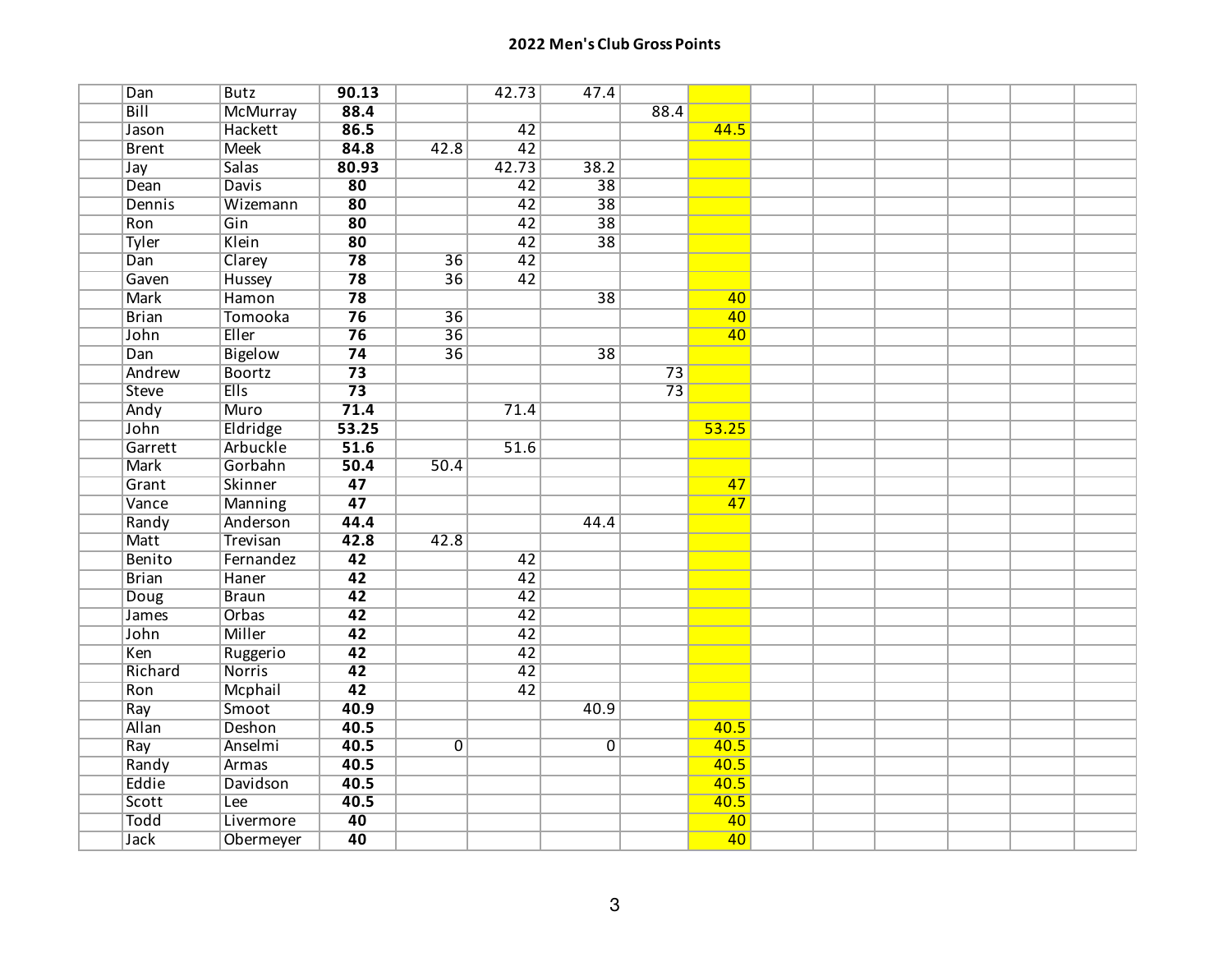| Kevin                   | Roberts         | 40                      |                 |                 |    | 40 |  |  |  |
|-------------------------|-----------------|-------------------------|-----------------|-----------------|----|----|--|--|--|
| <b>Steve</b>            | <b>Ross</b>     | $\overline{40}$         |                 |                 |    | 40 |  |  |  |
| Marco                   | <b>Tafolla</b>  | 40                      |                 |                 |    | 40 |  |  |  |
| Scott                   | Cozart          | 40                      |                 |                 |    | 40 |  |  |  |
| Suzy                    | <b>Brady</b>    | 40                      |                 |                 |    | 40 |  |  |  |
| Will                    | Clark           | 40                      |                 |                 |    | 40 |  |  |  |
| $\overline{Bill}$       | <b>Stevens</b>  | $\overline{38}$         |                 |                 |    |    |  |  |  |
| Chris                   | <b>Norte</b>    | $\overline{38}$         |                 | $\overline{38}$ |    |    |  |  |  |
| <b>Chris</b>            | Tawill          | $\overline{38}$         |                 | $\overline{38}$ |    |    |  |  |  |
| <b>Dave</b>             | Sheedy          | 38                      |                 | $\overline{38}$ |    |    |  |  |  |
| Dean                    | Demas           | $\overline{38}$         |                 | $\overline{38}$ |    |    |  |  |  |
| Joe                     | Curro           | 38                      |                 | $\overline{38}$ |    |    |  |  |  |
| Paul                    | Nevosh          | $\overline{38}$         |                 | $\overline{38}$ |    |    |  |  |  |
| <b>Nico</b>             | Delgado         | 37.8                    | 37.8            |                 |    |    |  |  |  |
| Danny                   | Martin          | $\overline{36}$         | $\overline{36}$ |                 |    |    |  |  |  |
| Darren                  | <b>Blevins</b>  | $\overline{36}$         | $\overline{36}$ |                 |    |    |  |  |  |
| Gerald                  | May             | $\overline{36}$         | $\overline{36}$ |                 |    |    |  |  |  |
| Kelly                   | Jerome          | $\overline{36}$         | $\overline{36}$ |                 |    |    |  |  |  |
| Peter                   | Lucier          | $\overline{36}$         | $\overline{36}$ |                 |    |    |  |  |  |
| Robert                  | Carter          | $\overline{36}$         | $\overline{36}$ |                 |    |    |  |  |  |
| A.J.                    | Clarey          | $\overline{\mathbf{0}}$ |                 |                 |    |    |  |  |  |
| Adam                    | Rulifson        | $\overline{\mathbf{0}}$ |                 |                 | 73 |    |  |  |  |
| <b>Barry</b>            | <b>Brady</b>    | $\overline{\mathbf{0}}$ |                 |                 |    |    |  |  |  |
| <b>Beau</b>             | Redstone        | $\overline{\mathbf{0}}$ |                 |                 |    |    |  |  |  |
| Bill                    | <b>McMurray</b> | $\overline{\mathbf{0}}$ |                 |                 |    |    |  |  |  |
| <b>Blake</b>            | <b>Brown</b>    | $\overline{\mathbf{o}}$ |                 |                 |    |    |  |  |  |
| <b>Brard</b>            | <b>Taylor</b>   | $\overline{\mathbf{0}}$ |                 |                 |    |    |  |  |  |
| <b>Brian</b>            | Galyardt        | $\overline{\mathbf{o}}$ |                 |                 |    |    |  |  |  |
| Carlos                  | Graves          | $\overline{\mathbf{0}}$ |                 |                 |    |    |  |  |  |
| David                   | Strybel         | $\overline{\mathbf{0}}$ |                 |                 |    |    |  |  |  |
| Don                     | Martin          | $\overline{\mathbf{0}}$ |                 |                 |    |    |  |  |  |
| Greg                    | <b>Dupuis</b>   | $\overline{\mathbf{0}}$ |                 |                 |    |    |  |  |  |
| <b>Jack</b>             | Obermeyer       | $\overline{\mathbf{0}}$ |                 |                 |    |    |  |  |  |
| Jeremy                  | Clay            | $\overline{\mathbf{o}}$ |                 |                 |    |    |  |  |  |
| $\overline{\mathsf{u}}$ | Ochoa           | $\overline{\mathbf{0}}$ |                 |                 |    |    |  |  |  |
| Konner                  | <b>Baker</b>    | $\overline{\mathbf{0}}$ |                 |                 |    |    |  |  |  |
| <b>Matt</b>             | <b>Murry</b>    | $\overline{\mathbf{0}}$ |                 |                 |    |    |  |  |  |
| Phil                    | Daily           | $\overline{\mathbf{0}}$ |                 |                 |    |    |  |  |  |
| <b>Rick</b>             | Walker          | $\overline{\mathbf{0}}$ |                 |                 |    |    |  |  |  |
| Ronald                  | <b>Staib</b>    | $\overline{\mathbf{0}}$ |                 |                 |    |    |  |  |  |
| Sean                    | <b>Brewer</b>   | $\overline{\mathbf{0}}$ |                 |                 |    |    |  |  |  |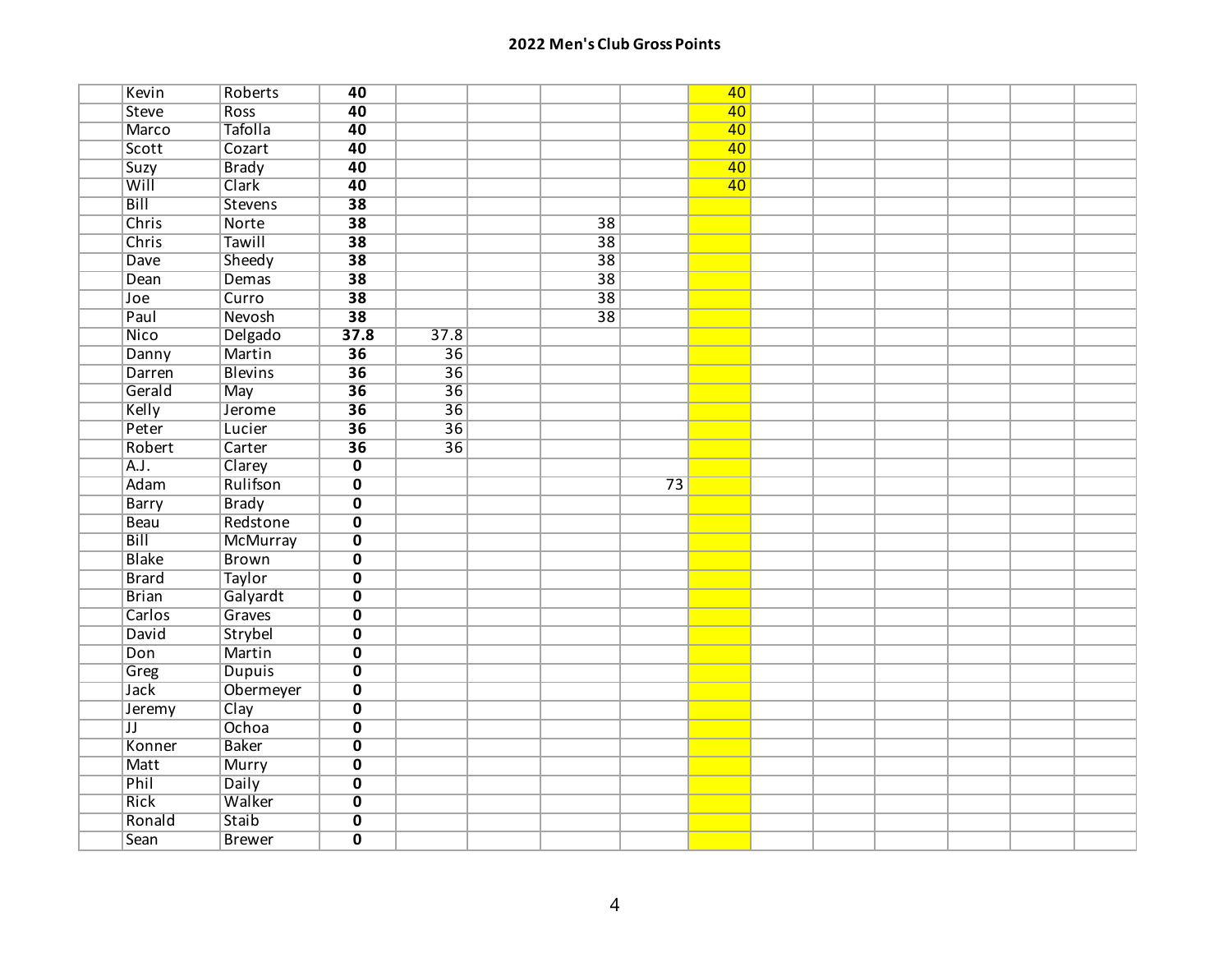| <b>Steve</b> | Spurr                                                  |  |  |  |  |  |  |  |
|--------------|--------------------------------------------------------|--|--|--|--|--|--|--|
| <b>Steve</b> | Oltmann                                                |  |  |  |  |  |  |  |
|              | <sup>*</sup> Senior 55+ <sup>**</sup> Super Senior 65+ |  |  |  |  |  |  |  |
|              |                                                        |  |  |  |  |  |  |  |
|              |                                                        |  |  |  |  |  |  |  |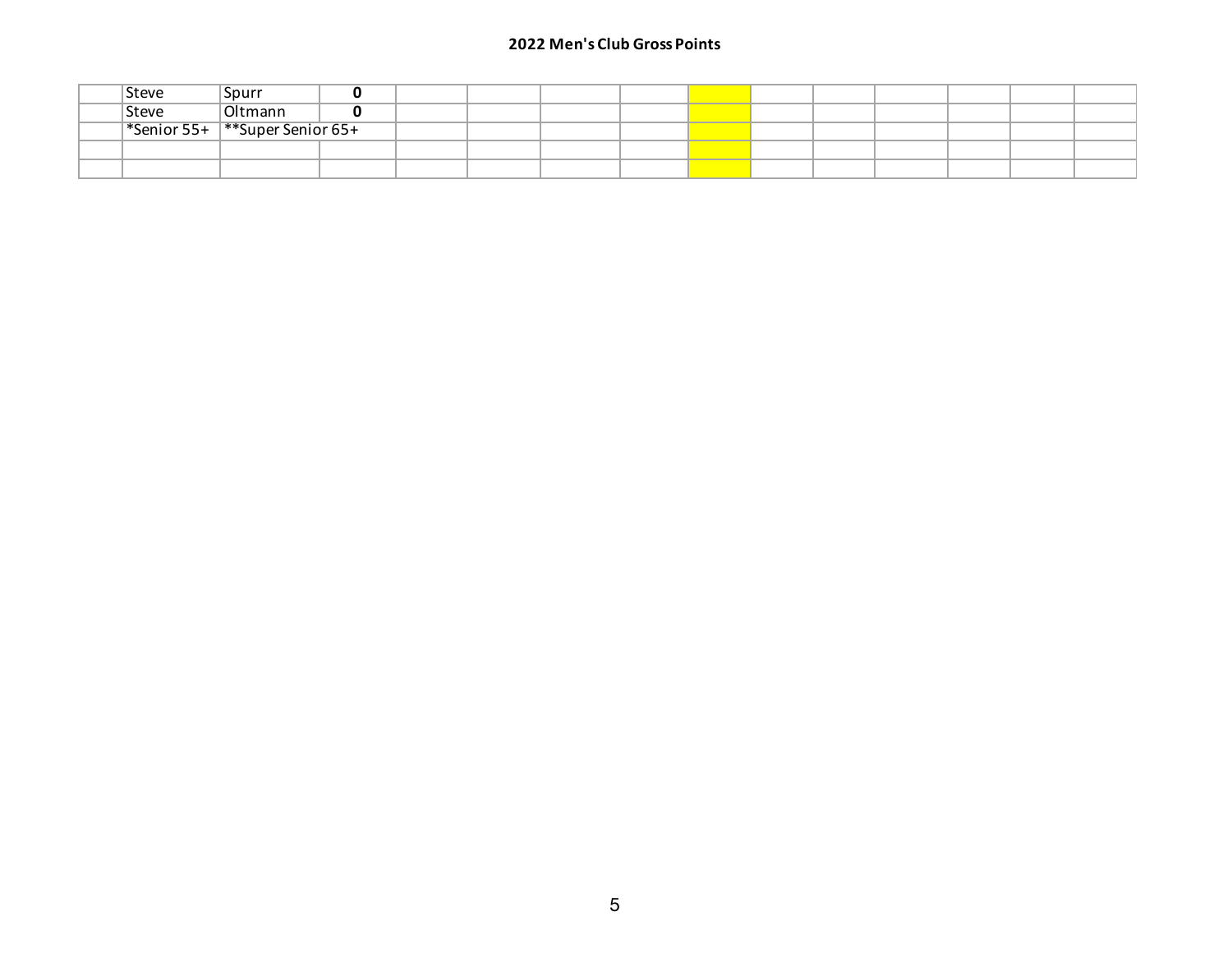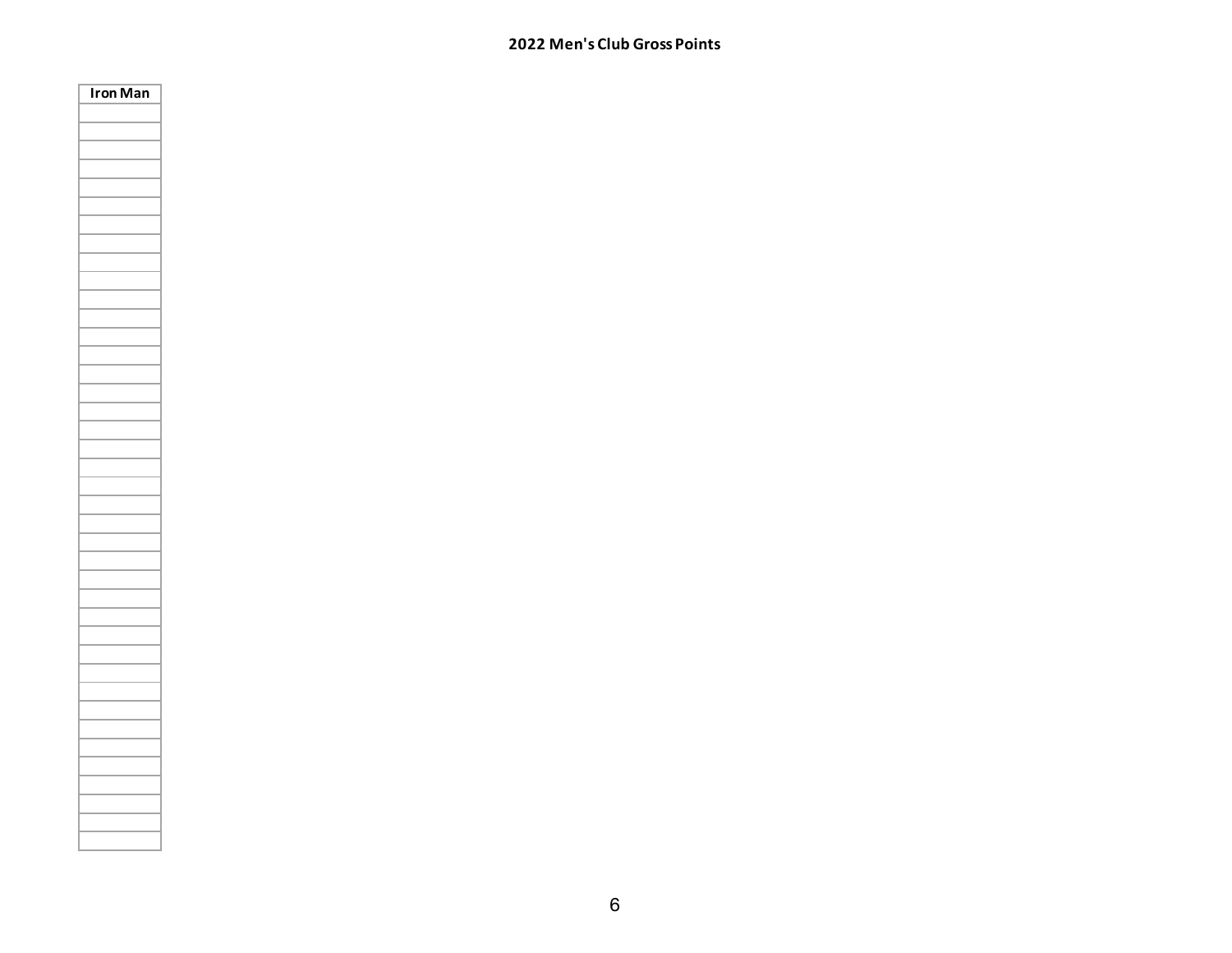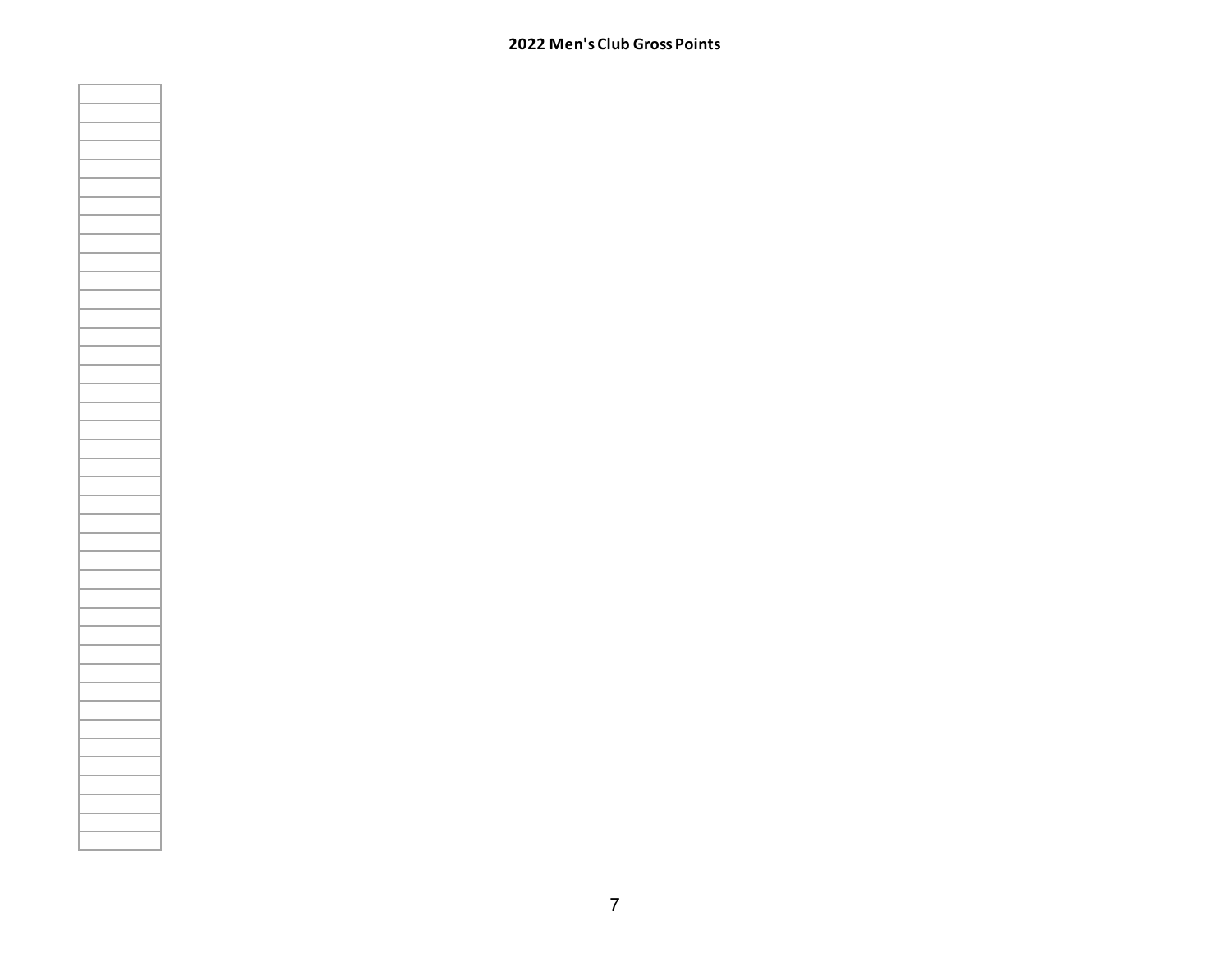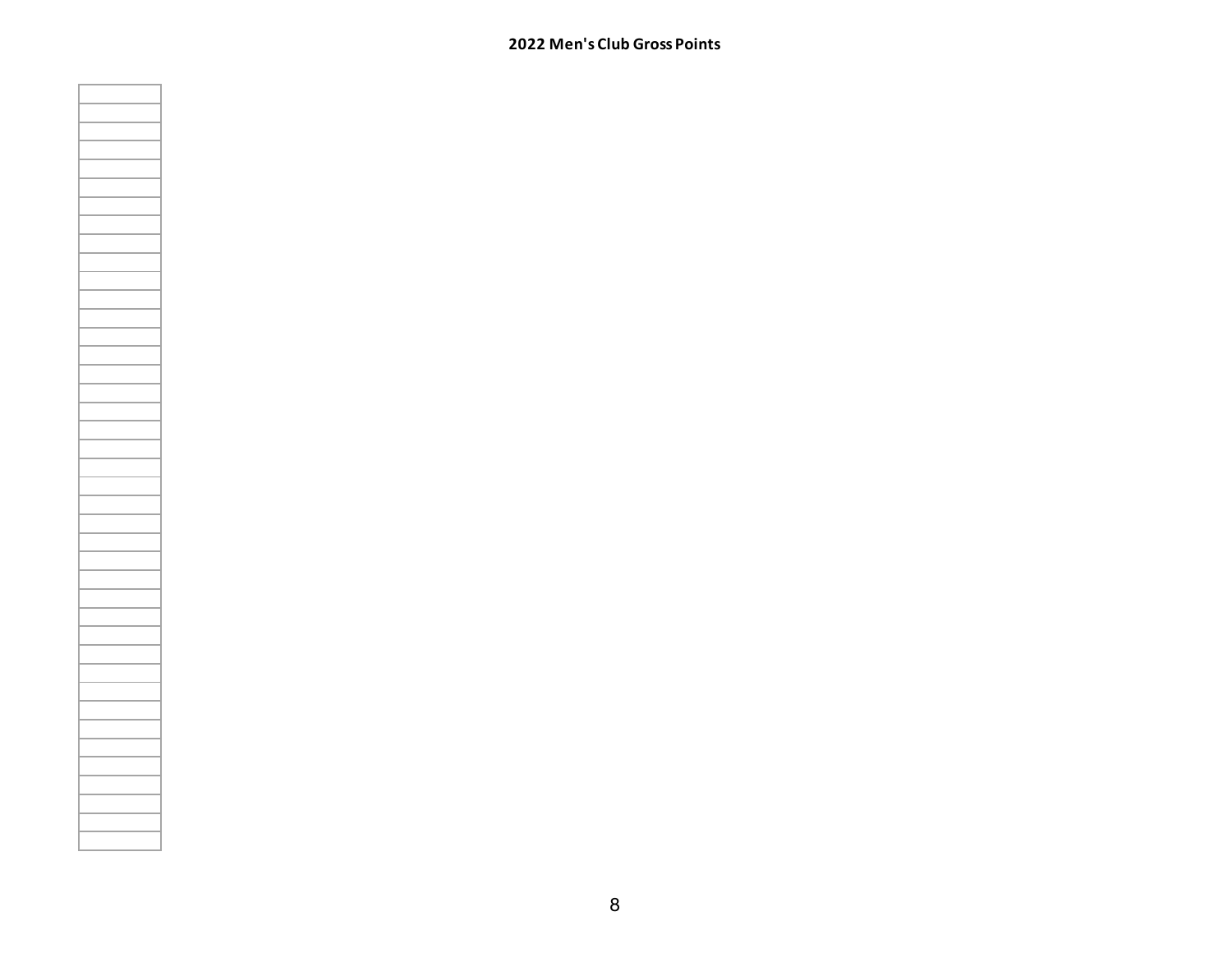